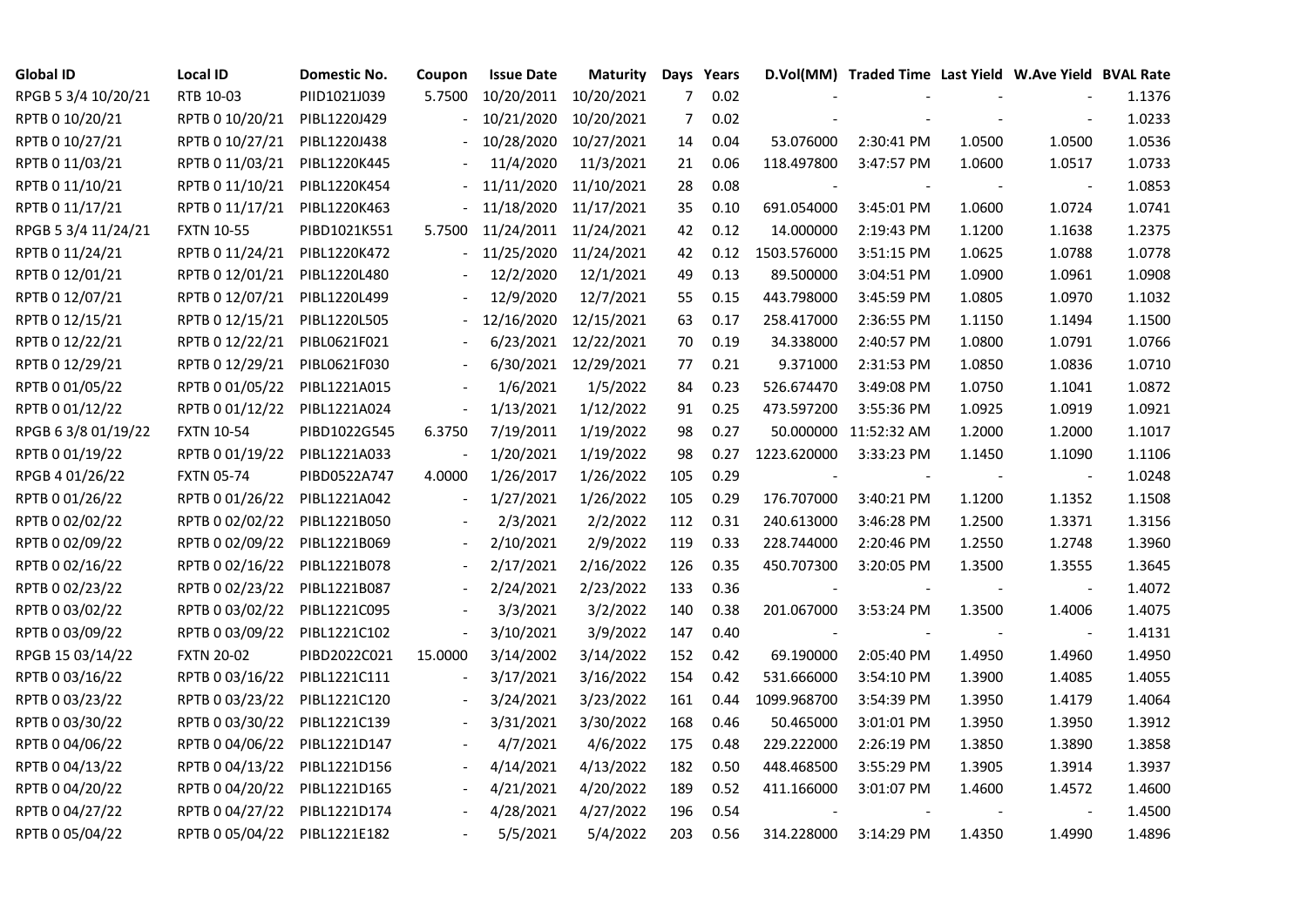| <b>Global ID</b>     | <b>Local ID</b>   | Domestic No. | Coupon                   | <b>Issue Date</b> | <b>Maturity</b>       |     | Days Years |                          | D.Vol(MM) Traded Time Last Yield W.Ave Yield BVAL Rate |        |                          |        |
|----------------------|-------------------|--------------|--------------------------|-------------------|-----------------------|-----|------------|--------------------------|--------------------------------------------------------|--------|--------------------------|--------|
| RPTB 0 05/11/22      | RPTB 0 05/11/22   | PIBL1221E191 |                          | 5/12/2021         | 5/11/2022             | 210 | 0.58       |                          | 97.536000 11:56:51 AM                                  | 1.4750 | 1.4684                   | 1.4757 |
| RPTB 0 05/18/22      | RPTB 0 05/18/22   | PIBL1221E208 |                          | 5/19/2021         | 5/18/2022             | 217 | 0.59       | 147.381600               | 3:18:29 PM                                             | 1.5000 | 1.5011                   | 1.5061 |
| RPTB 0 05/25/22      | RPTB 0 05/25/22   | PIBL1221E217 | $\overline{\phantom{a}}$ | 5/26/2021         | 5/25/2022             | 224 | 0.61       | 1006.357600              | 3:19:09 PM                                             | 1.5300 | 1.5298                   | 1.5179 |
| RPTB 0 06/01/22      | RPTB 0 06/01/22   | PIBL1221F225 | $\overline{\phantom{a}}$ | 6/2/2021          | 6/1/2022              | 231 | 0.63       | 3.827000                 | 2:56:36 PM                                             | 1.5500 | 1.5500                   | 1.4951 |
| RPTB 0 06/08/22      | RPTB 0 06/08/22   | PIBL1221F234 |                          | 6/9/2021          | 6/8/2022              | 238 | 0.65       | 27.276000                | 2:21:29 PM                                             | 1.5300 | 1.5288                   | 1.4886 |
| RPTB 0 06/15/22      | RPTB 0 06/15/22   | PIBL1221F243 | $\blacksquare$           | 6/16/2021         | 6/15/2022             | 245 | 0.67       | 2.092000                 | 2:18:56 PM                                             | 1.5650 | 1.5549                   | 1.5182 |
| RPTB 0 06/22/22      | RPTB 0 06/22/22   | PIBL1221F252 | $\blacksquare$           | 6/23/2021         | 6/22/2022             | 252 | 0.69       | $\overline{\phantom{a}}$ |                                                        |        | $\overline{\phantom{a}}$ | 1.5219 |
| RPTB 0 06/29/22      | RPTB 0 06/29/22   | PIBL1221F261 | $\overline{\phantom{a}}$ | 6/30/2021         | 6/29/2022             | 259 | 0.71       | 0.494000                 | 2:31:14 PM                                             | 1.5650 | 1.5650                   | 1.5475 |
| RPGB 4 3/4 07/04/22  | <b>FXTN 03-24</b> | PIBD0322G247 | 4.7500                   | 7/4/2019          | 7/4/2022              | 264 | 0.72       | 540.000000               | 2:31:48 PM                                             | 1.5600 | 1.5578                   | 1.4875 |
| RPTB 0 07/06/22      | RPTB 0 07/06/22   | PIBL1221G279 | $\overline{\phantom{a}}$ | 7/7/2021          | 7/6/2022              | 266 | 0.73       |                          |                                                        |        |                          | 1.5122 |
| RPTB 0 07/13/22      | RPTB 0 07/13/22   | PIBL1221G288 | $\overline{\phantom{a}}$ | 7/14/2021         | 7/13/2022             | 273 | 0.75       |                          |                                                        |        | $\blacksquare$           | 1.5617 |
| RPTB 0 07/20/22      | RPTB 0 07/20/22   | PIBL1221G297 | $\blacksquare$           | 7/21/2021         | 7/20/2022             | 280 | 0.77       |                          | 0.498000 10:09:19 AM                                   | 1.6000 | 1.6000                   | 1.5650 |
| RPTB 0 07/27/22      | RPTB 0 07/27/22   | PIBL1221G304 | $\blacksquare$           | 7/28/2021         | 7/27/2022             | 287 | 0.79       |                          |                                                        |        | $\blacksquare$           | 1.5757 |
| RPGB 4 7/8 08/02/22  | <b>FXTN 10-56</b> | PIBD1022H562 | 4.8750                   | 8/2/2012          | 8/2/2022              | 293 | 0.80       |                          |                                                        |        | $\blacksquare$           | 1.5935 |
| RPTB 0 08/03/22      | RPTB 0 08/03/22   | PIBL1221H312 |                          | 8/4/2021          | 8/3/2022              | 294 | 0.81       | 10.009000                | 2:59:16 PM                                             | 1.5750 | 1.5750                   | 1.5875 |
| RPTB 0 08/10/22      | RPTB 0 08/10/22   | PIBL1221H321 |                          | 8/11/2021         | 8/10/2022             | 301 | 0.82       |                          |                                                        |        |                          | 1.5974 |
| RPTB 0 08/17/22      | RPTB 0 08/17/22   | PIBL1221H330 | $\blacksquare$           | 8/18/2021         | 8/17/2022             | 308 | 0.84       | 2.496200                 | 3:23:35 PM                                             | 1.5750 | 1.5750                   | 1.6369 |
| RPTB 0 08/24/22      | RPTB 0 08/24/22   | PIBL1221H349 | $\overline{\phantom{a}}$ | 8/25/2021         | 8/24/2022             | 315 | 0.86       |                          |                                                        |        |                          | 1.5994 |
| RPTB 0 08/31/22      | RPTB 0 08/31/22   | PIBL1221I357 |                          | 9/1/2021          | 8/31/2022             | 322 | 0.88       | 0.610000                 | 2:28:42 PM                                             | 1.5800 | 1.5800                   | 1.6012 |
| RPTB 0 09/07/22      | RPTB 0 09/07/22   | PIBL1221I366 | $\overline{\phantom{a}}$ | 9/8/2021          | 9/7/2022              | 329 | 0.90       | 34.565000                | 3:11:51 PM                                             | 1.5750 | 1.5762                   | 1.6532 |
| RPGB 4 3/4 09/13/22  | <b>FXTN 10-57</b> | PIBD1022I570 | 4.7500                   | 9/13/2012         | 9/13/2022             | 335 | 0.92       | 0.150000                 | 9:39:08 AM                                             | 2.0000 | 2.0000                   | 1.7984 |
| RPTB 0 09/14/22      | RPTB 0 09/14/22   | PIBL1221I375 |                          | 9/15/2021         | 9/14/2022             | 336 | 0.92       |                          |                                                        |        | $\overline{\phantom{a}}$ | 1.6107 |
| RPTB 0 09/21/22      | RPTB 0 09/21/22   | PIBL1221I384 |                          | 9/22/2021         | 9/21/2022             | 343 | 0.94       | 1.420000                 | 3:44:56 PM                                             | 1.5800 | 1.5800                   | 1.6429 |
| RPTB 0 09/28/22      | RPTB 0 09/28/22   | PIBL1221I393 |                          | 9/29/2021         | 9/28/2022             | 350 | 0.96       | 147.779500               | 2:48:53 PM                                             | 1.5900 | 1.5995                   | 1.5927 |
| RPTB 0 10/05/22      | RPTB 0 10/05/22   | PIBL1221J409 | $\blacksquare$           | 10/6/2021         | 10/5/2022             | 357 | 0.98       | 97.080000                | 2:33:12 PM                                             | 1.5850 | 1.5865                   | 1.5977 |
| RPTB 0 10/12/22      | RPTB 0 10/12/22   | PIBL1221J418 | $\overline{\phantom{a}}$ | 10/13/2021        | 10/12/2022            | 364 | 1.00       | 73.642000                | 3:56:20 PM                                             | 1.5825 | 1.5814                   | 1.6507 |
| RPGB 12 3/4 10/17/22 | <b>FXTN 20-03</b> | PIBD2022J033 | 12.7500                  |                   | 10/17/2002 10/17/2022 | 369 | 1.01       |                          |                                                        |        | $\sim$                   | 1.7129 |
| RPGB 4 5/8 12/04/22  | RTB 05-11         | PIID0522L114 | 4.6250                   | 12/4/2017         | 12/4/2022             | 417 | 1.14       | 10.360000                | 3:27:48 PM                                             | 2.1250 | 2.0694                   | 1.9198 |
| RPGB 4 12/06/22      | <b>FXTN 10-58</b> | PIBD1022L585 | 4.0000                   | 12/6/2012         | 12/6/2022             | 419 | 1.15       |                          | 0.170000 10:47:12 AM                                   | 1.9500 | 1.9912                   | 1.6746 |
| RPGB 4 3/8 02/11/23  | RTB 03-10         | PIID0323B101 | 4.3750                   | 2/11/2020         | 2/11/2023             | 486 | 1.33       |                          | 351.000000 11:55:44 AM                                 | 2.0000 | 1.8504                   | 1.8554 |
| RPGB 13 02/20/23     | <b>FXTN 20-04</b> | PIBD2023B048 | 13.0000                  | 2/20/2003         | 2/20/2023             | 495 | 1.36       |                          |                                                        |        | $\sim$                   | 1.8921 |
| RPGB 5 1/2 03/08/23  | <b>FXTN 05-75</b> | PIBD0523C752 | 5.5000                   | 3/8/2018          | 3/8/2023              | 511 | 1.40       | 1.000000                 | 3:30:37 PM                                             | 1.9825 | 1.9825                   | 1.9472 |
| RPGB 3 1/2 04/21/23  | <b>FXTN 07-58</b> | PIBD0723D588 | 3.5000                   | 4/21/2016         | 4/21/2023             | 555 | 1.52       |                          |                                                        |        |                          | 1.9051 |
| RPGB 11 7/8 05/29/23 | <b>FXTN 20-05</b> | PIBD2023E054 | 11.8750                  | 5/29/2003         | 5/29/2023             | 593 | 1.62       |                          |                                                        |        | $\blacksquare$           | 2.0314 |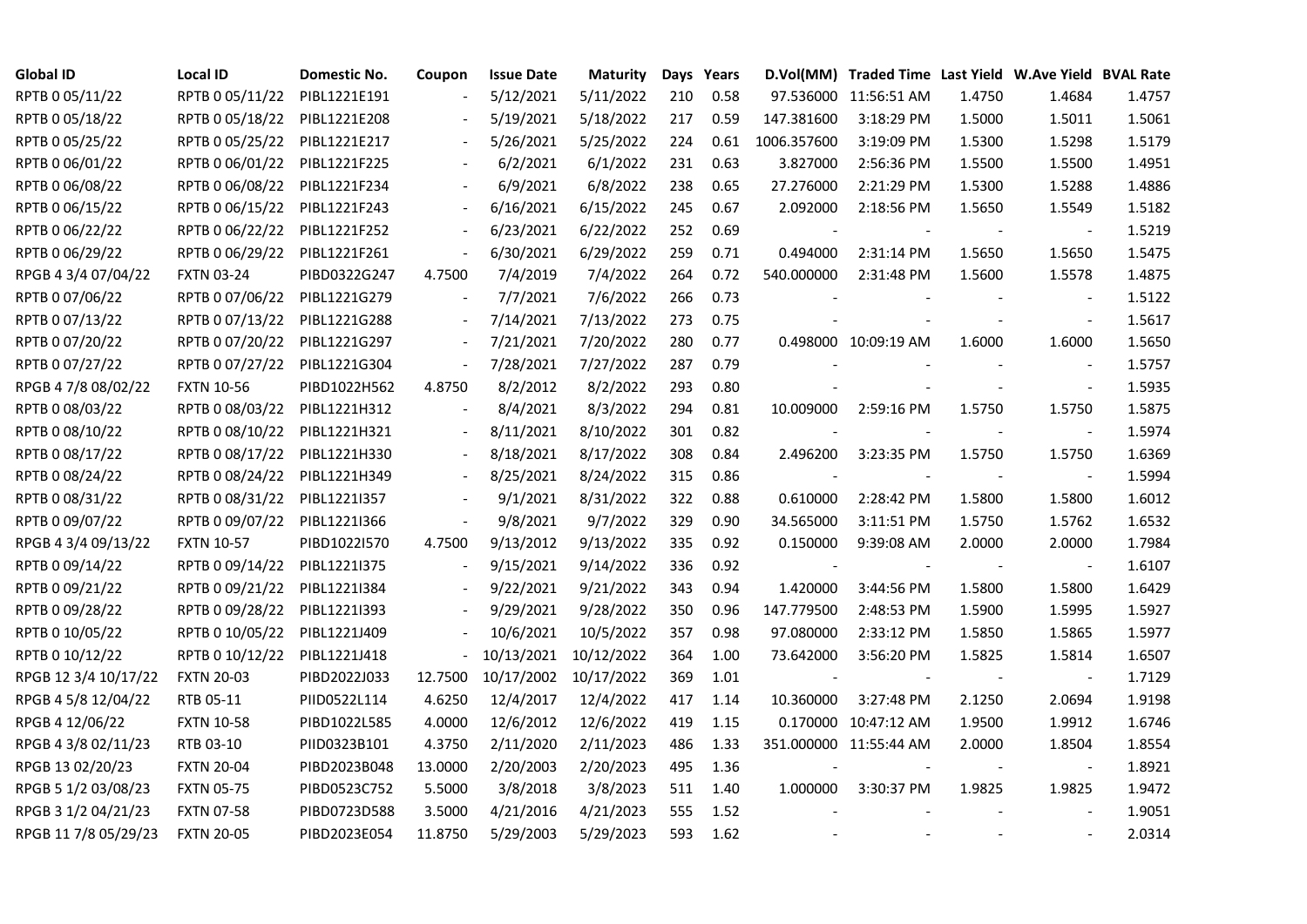| <b>Global ID</b>     | <b>Local ID</b>   | Domestic No. | Coupon  | <b>Issue Date</b> | <b>Maturity</b>  |     | Days Years |             | D.Vol(MM) Traded Time Last Yield W.Ave Yield BVAL Rate |        |                          |        |
|----------------------|-------------------|--------------|---------|-------------------|------------------|-----|------------|-------------|--------------------------------------------------------|--------|--------------------------|--------|
| RPGB 3 1/4 08/15/23  | RTB 10-04         | PIID1023H046 | 3.2500  | 8/15/2013         | 8/15/2023        | 671 | 1.84       | 23.980000   | 3:51:46 PM                                             | 2.3500 | 2.3105                   | 2.1728 |
| RPGB 2 3/8 09/10/23  | <b>FXTN 03-25</b> | PIBD0323I252 | 2.3750  | 9/10/2020         | 9/10/2023        | 697 | 1.91       |             |                                                        |        |                          | 2.2317 |
| RPGB 11 3/8 10/23/23 | <b>FXTN 20-06</b> | PIBD2023J068 | 11.3750 | 10/23/2003        | 10/23/2023       | 740 | 2.03       |             |                                                        |        | $\blacksquare$           | 2.2390 |
| RPGB 2 3/8 03/09/24  | RTB 03-11         | PIID0324C115 | 2.3750  | 3/9/2021          | 3/9/2024         | 878 | 2.40       | 207.774000  | 3:59:01 PM                                             | 2.3950 | 2.3849                   | 2.3982 |
| RPGB 6 1/4 03/12/24  | RTB 05-12         | PIID0524C129 | 6.2500  | 3/12/2019         | 3/12/2024        | 881 | 2.41       |             | 0.100000 10:57:27 AM                                   | 2.5000 | 2.5000                   | 2.4905 |
| RPGB 4 1/2 04/20/24  | <b>FXTN 07-59</b> | PIBD0724D595 | 4.5000  | 4/20/2017         | 4/20/2024        | 920 | 2.52       |             |                                                        |        | $\overline{\phantom{a}}$ | 2.4679 |
| RPGB 12 3/8 06/03/24 | <b>FXTN 20-07</b> | PIBD2024F075 | 12.3750 | 6/3/2004          | 6/3/2024         | 964 | 2.64       |             |                                                        |        | $\sim$                   | 2.5239 |
| RPGB 12 7/8 08/05/24 | <b>FXTN 20-08</b> | PIBD2024H086 | 12.8750 | 8/5/2004          | 8/5/2024 1,027   |     | 2.81       |             |                                                        |        | $\sim$                   | 2.6040 |
| RPGB 4 1/8 08/20/24  | <b>FXTN 10-59</b> | PIBD1024H595 | 4.1250  | 8/20/2014         | 8/20/2024 1,042  |     | 2.85       |             |                                                        |        | $\sim$                   | 2.5817 |
| RPGB 4 1/4 10/17/24  | <b>FXTN 05-76</b> | PIBD0524J762 | 4.2500  | 10/17/2019        | 10/17/2024 1,100 |     | 3.01       |             |                                                        |        | $\sim$                   | 2.6190 |
| RPGB 13 3/4 11/11/24 | <b>FXTN 20-09</b> | PIBD2024K091 | 13.7500 | 11/11/2004        | 11/11/2024 1,125 |     | 3.08       |             |                                                        |        | $\overline{\phantom{a}}$ | 2.7270 |
| RPGB 5 3/4 04/12/25  | <b>FXTN 07-61</b> | PIBD0725D618 | 5.7500  | 4/12/2018         | 4/12/2025 1,277  |     | 3.50       | 2.400000    | 3:32:24 PM                                             | 3.2050 | 3.2050                   | 2.9119 |
| RPGB 12 1/8 04/14/25 | <b>FXTN 20-10</b> | PIBD2025D103 | 12.1250 | 4/14/2005         | 4/14/2025 1,279  |     | 3.50       |             |                                                        |        | $\blacksquare$           | 2.9143 |
| RPGB 2 5/8 08/12/25  | RTB 05-13         | PIID0525H130 | 2.6250  | 8/12/2020         | 8/12/2025 1,399  |     | 3.83       | 161.105000  | 3:37:27 PM                                             | 3.1000 | 3.0950                   | 3.0626 |
| RPGB 3 5/8 09/09/25  | <b>FXTN 10-60</b> | PIBD10251608 | 3.6250  | 9/9/2015          | 9/9/2025 1,427   |     | 3.91       | 1.000000    | 9:38:01 AM                                             | 3.1500 | 3.1500                   | 3.0540 |
| RPGB 12 1/8 10/20/25 | <b>FXTN 20-11</b> | PIBD2025J116 | 12.1250 | 10/20/2005        | 10/20/2025 1,468 |     | 4.02       |             |                                                        |        |                          | 3.1438 |
| RPGB 18 1/4 11/29/25 | <b>FXTN 25-01</b> | PIBD2525K015 | 18.2500 | 11/29/2000        | 11/29/2025 1,508 |     | 4.13       |             |                                                        |        | $\sim$                   | 3.1903 |
| RPGB 10 1/4 01/19/26 | <b>FXTN 20-12</b> | PIBD2026A122 | 10.2500 | 1/19/2006         | 1/19/2026 1,559  |     | 4.27       |             |                                                        |        | $\sim$                   | 3.2496 |
| RPGB 6 1/4 02/14/26  | <b>FXTN 07-62</b> | PIBD0726B627 | 6.2500  | 2/14/2019         | 2/14/2026 1,585  |     | 4.34       |             |                                                        |        | $\blacksquare$           | 3.0908 |
| RPGB 3 3/8 04/08/26  | <b>FXTN 05-77</b> | PIBD0526D772 | 3.3750  | 4/8/2021          | 4/8/2026 1,638   |     | 4.49       | 1047.860000 | 3:10:18 PM                                             | 3.6250 | 3.6041                   | 3.6111 |
| RPGB 3 1/2 09/20/26  | RTB 10-05         | PIID1026I057 | 3.5000  | 9/20/2016         | 9/20/2026 1,803  |     | 4.94       | 8.310000    | 2:53:11 PM                                             | 3.7300 | 3.7408                   | 3.4542 |
| RPGB 6 1/4 10/20/26  | RTB 15-01         | PIID1526J019 | 6.2500  | 10/20/2011        | 10/20/2026 1,833 |     | 5.02       |             |                                                        |        | $\overline{\phantom{a}}$ | 3.5676 |
| RPGB 8 12/07/26      | <b>FXTN 20-13</b> | PIBD2026L139 | 8.0000  | 12/7/2006         | 12/7/2026 1,881  |     | 5.15       |             | 8.000000 11:57:02 AM                                   | 4.0500 | 4.0125                   | 3.6181 |
| RPGB 5 3/8 03/01/27  | RTB 15-02         | PIID1527C023 | 5.3750  | 3/1/2012          | 3/1/2027 1,965   |     | 5.38       |             |                                                        |        | $\sim$                   | 3.7449 |
| RPGB 4 3/4 05/04/27  | <b>FXTN 10-61</b> | PIBD1027E617 | 4.7500  | 5/4/2017          | 5/4/2027 2,029   |     | 5.56       |             |                                                        |        | $\sim$                   | 3.4601 |
| RPGB 8 5/8 09/06/27  | <b>FXTN 20-14</b> | PIBD2027I140 | 8.6250  | 9/6/2007          | 9/6/2027 2,154   |     | 5.90       |             |                                                        |        | $\blacksquare$           | 3.9058 |
| RPGB 6 1/4 03/22/28  | <b>FXTN 10-63</b> | PIBD1028C635 | 6.2500  | 3/22/2018         | 3/22/2028 2,352  |     | 6.44       | 55.600000   | 3:00:08 PM                                             | 4.4500 | 4.4500                   | 4.3651 |
| RPGB 3 5/8 04/22/28  | <b>FXTN 07-64</b> | PIBD0728D649 | 3.6250  | 4/22/2021         | 4/22/2028 2,383  |     | 6.52       | 776.300000  | 3:59:12 PM                                             | 4.3300 | 4.2609                   | 4.3357 |
| RPGB 3 3/4 08/12/28  | <b>FXTN 07-65</b> | PIBD0728H654 | 3.7500  | 8/12/2021         | 8/12/2028 2,495  |     | 6.83       | 10.600000   | 2:56:12 PM                                             | 4.4000 | 4.3292                   | 4.2328 |
| RPGB 9 1/2 12/04/28  | <b>FXTN 20-15</b> | PIBD2028L151 | 9.5000  | 12/4/2008         | 12/4/2028 2,609  |     | 7.14       |             |                                                        |        |                          | 4.3061 |
| RPGB 67/8 01/10/29   | <b>FXTN 10-64</b> | PIBD1029A644 | 6.8750  | 1/10/2019         | 1/10/2029 2,646  |     | 7.24       |             | 0.950000 10:59:47 AM                                   | 4.4300 | 4.4300                   | 4.2942 |
| RPGB 8 3/4 05/27/30  | <b>FXTN 20-16</b> | PIBD2030E166 | 8.7500  | 5/27/2010         | 5/27/2030 3,148  |     | 8.62       |             |                                                        |        | $\blacksquare$           | 4.6697 |
| RPGB 2 7/8 07/09/30  | <b>FXTN 10-65</b> | PIBD1030G655 | 2.8750  | 7/9/2020          | 7/9/2030 3,191   |     | 8.74       | 350.000000  | 2:56:27 PM                                             | 4.6850 | 4.6850                   | 4.7092 |
| RPGB 12 1/2 07/28/30 | <b>FXTN 25-02</b> | PIBD2530G029 | 12.5000 | 7/28/2005         | 7/28/2030 3,210  |     | 8.79       |             |                                                        |        | $\overline{\phantom{a}}$ | 4.7056 |